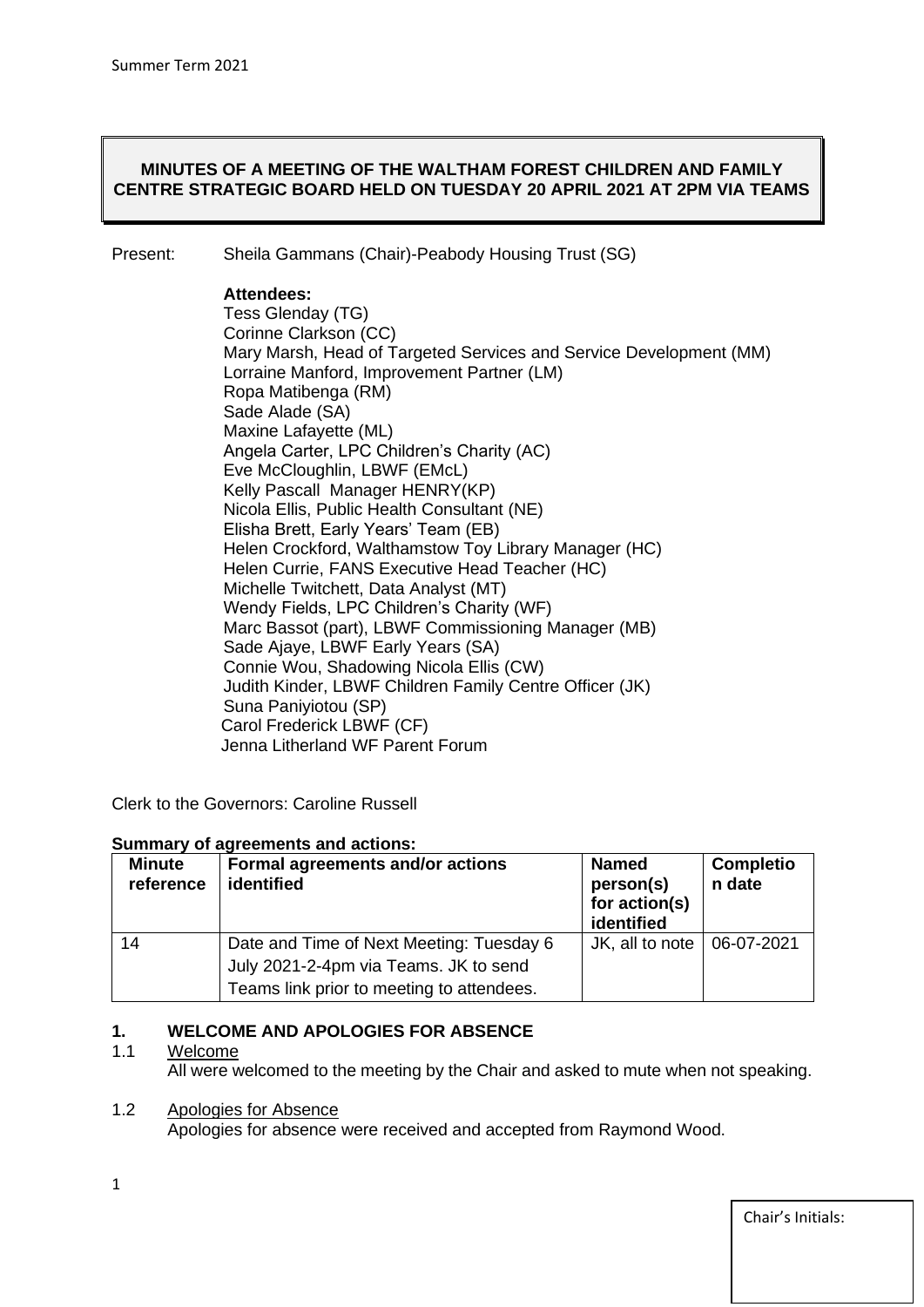#### **2. NOTICE OF ANY OTHER BUSINESS/CONFIDENTIAL ITEMS** There was none.

#### **3. DECLARATIONS OF INTEREST**

3.1 There were no declarations made pertaining to any of the agenda items for this meeting.

#### **4. MINUTES**

#### 4.1 Minutes of the Last Meeting Held on 19-01-2021 These were received and accepted subject to noting deletion proposed by Elisha Brett to Clerk. The minutes are considered signed for e-retention by LBWF.

#### 4.2. Matters Arising

| Minute<br>reference | <b>Action</b>                                                               | <b>Status update</b> |
|---------------------|-----------------------------------------------------------------------------|----------------------|
| 5.3                 | Children's<br>Centre<br>Improvement<br>Partner Report: This has been issued | Completed            |
|                     | by LM                                                                       |                      |
| 6.5                 | Additional Inclusion Report: NE has                                         | Completed            |
|                     | circulated this.                                                            |                      |
| 9.10.               | Partner Reports: There are regular                                          | Ongoing              |
|                     | meetings with CIIr Grace Williams and                                       |                      |
|                     | feedback to Scrutiny Board re COVID                                         |                      |
|                     | risks. IT problems during lockdown                                          |                      |
|                     | were reported by EMcL.                                                      |                      |

#### **5. DASHBOARD DATA REPORT-MT**

#### 5.1. Data Report for Quarters 1-3

This shows overall reach by area population and numbers registered which have increased by 2% over the last year. The 'engaged' figures do not show numbers of children formerly assumed to be attending a setting elsewhere in the borough. The numbers shown are children seen in a CFC setting in the borough, face to face restrictions allowing or by virtual contact. 0-2 year data has increased by 2% and there is a provisional 4% increase for this quarter.

#### 5.2. Lockdown

During lockdown activity ideas and videos were accessed by Facebook but not reflected in the figures. Early Zoom sessions were not captured so the figures do not reflect some contacts made.

#### 5.3. Family Support-Universal +

The data shows the number of children supported in quarters 1-3. This is lower than the year before but significant contact was made given the circumstances. Foodbank and babybank referrals have increased significantly with information reported re the Christmas campaign and location of claimants. Virtual sessions were run by LPCC.

#### 5.4. HENRY Data

 This reflects the number of children seen in each area with 616 children seen including 480 re infant feeding and 216 re healthy weight. Oral health and speech and language referrals were also noted.

**Q. EMcL:** Re repeated use by vulnerable families, does the data reflect that? **A.**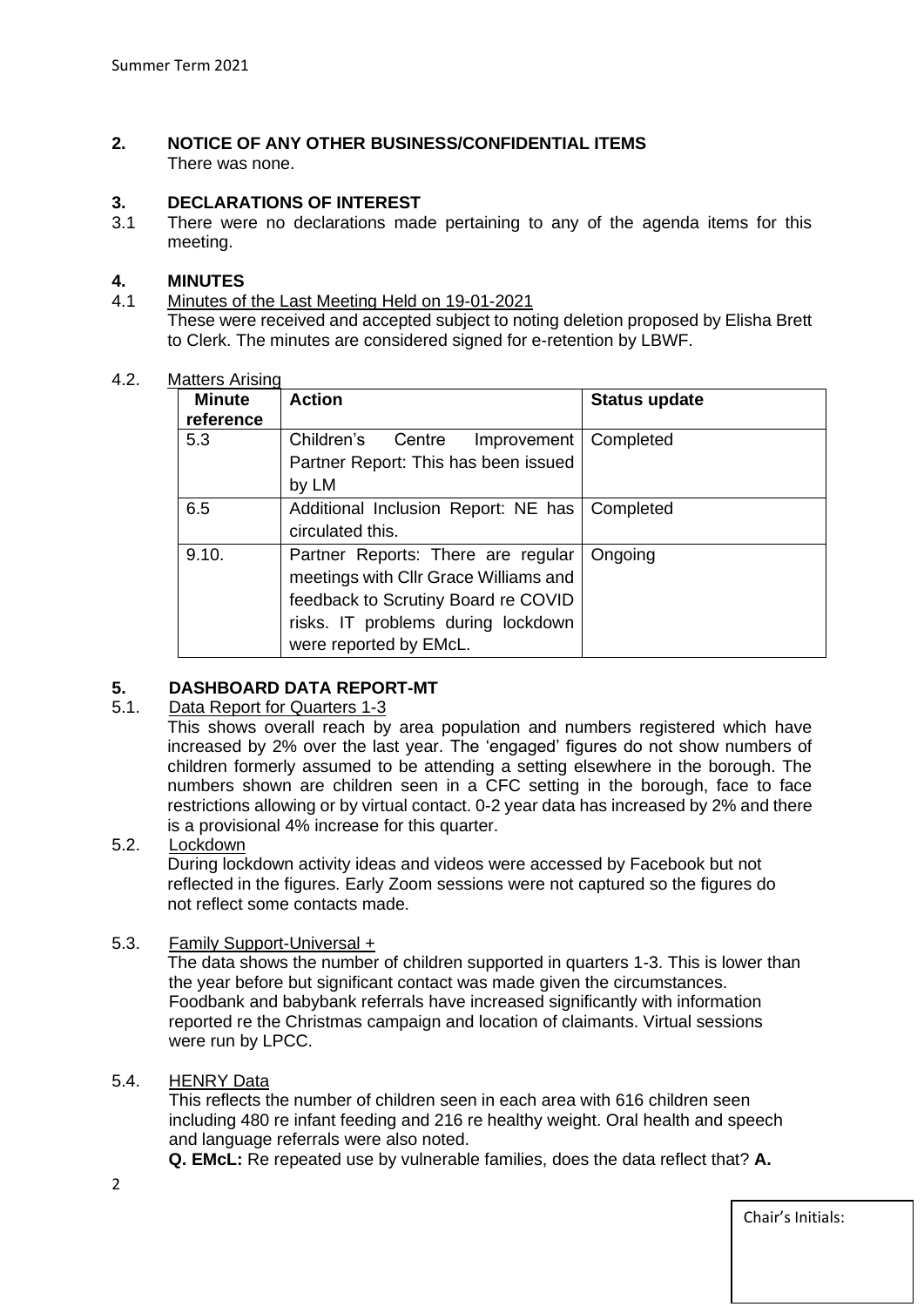Not done for quarters 1-3 but can be reported for the whole year by super output area. **EMcL:** That would be useful as a key target. **MT:** Will be analysed by super output area. Repeated use was formerly 3+ times.

**Q.** Re data excluding 3-4 year olds-what would it be for previous years? **A.** Could be provided. **Q.** Is NELFT data reported? **A.** Not provided yet but expected by the end of the year. **WF:** Average usage can be analysed from e-start data. Our action planning focuses on the poorest communities. **CF:** We expect to be able to report more fully once services resume more fully..

# **6. UPDATE ON HENRY-KELLY PASCALL**<br>**6.1.** A report was screen shared summarising

- A report was screen shared summarising the autumn offer by team (infant feeding, speech and language, healthy families). There has been sustained support to families including 1:1 work and online workshops and support. The speech and language team offered initial assessment and intervention with use of video calls. Healthy families work continues on a virtual basis.
- 6.2. Remote service delivery continued during lockdown including infant feeding, speech and language, partner work with NELFT. Engagement in 2021 increased with good quality training offered. Re the summer term teams are keen to maintain the universal offer with face to face contact where possible and safe. Initial access is by helpline with sessions advised across the borough. There are weekly sessions in Centres and in parks. There is partner work with health colleagues.

#### **7. VERBAL REPORT BY MARC BASSOT**

7.1. Re contract monitoring HENRY have provided all information expected during the year. Regular meetings have been established with Early Help and Public Health. Quarterly monitoring meetings continue and the information provided was sufficient to see that the majority of services continue online with good outcomes delivered.

#### **8. LPC OVERVIEW-ANGELA CARTER-REPORT SCREEN SHARED**

- 8.1. Since April 2020 the service has continued to provide 1:1 support for families on caseload especially where vulnerable. Contact has been maintained via report fortnightly to CF including re post-natal support, developmental delays, one to one support and 2 year old reviews.
- 8.2. Daycare settings were closed at the start of the pandemic but 350 screenings were made to families and referrals made to babybank, foodbank and Citizen's Advice Bureau. There were initial challenges regarding working from home but families have been supported as well as possible. A virtual timetable of support has been devised to prioritise services. There were some face to face services from July for expectant mothers and young children.
- 8.3. Online information is provided re EYFS, eligibility checks and there is support for activities re speech and language delays and activities for expectant mums. There have been online Dads sessions, also healthy eating, arts and crafts, music and movement, stories and rhymes. Parents have engaged and given positive feedback. Baby bank has reached significant numbers each week with support provided across the borough.
- 8.4. There has been grant aid given for specific support re toys, newborn packs and relief of digital poverty. This has helped the service to get to know families with help given at the pace of the family.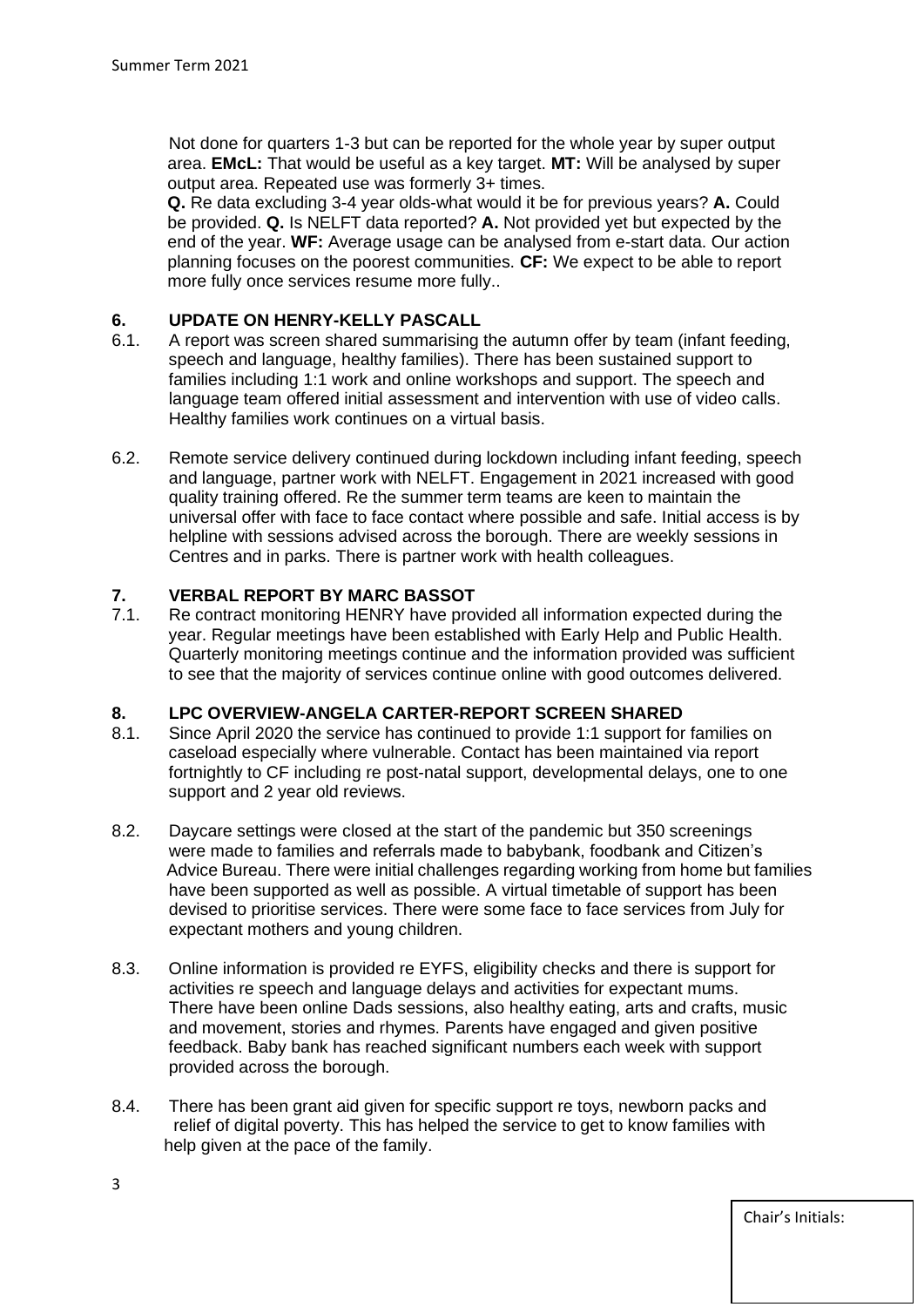8.5. There has been successful work with Peabody Trust cohorts 1 and 2 with an early years teacher successful in supporting children. There have also been prioritised sessions for targeted and vulnerable families referred to us including support for mental health.

**SG:** Case studies are being reported to the Board.

 It was noted that a contract monitoring report had been circulated by Marc Bassot re LPCC performance in advance of the meeting.(Marc had left the meeting at this point so was unable to go through) .

# **9. HEALTHY CHILD PROGRAMME-CORRINE CLARKSON SCREEN SHARED MARCH 2020 TO PRESENT**<br>9.1. Health service mandatory che

- Health service mandatory checks were suspended for a period with staff redeployed. A single point of access has been used to centralise contact and there is a weekly COVID response meeting.
- 9.2. Restrictions were eased in August with a move to fortnightly recovery meetings. Mandatory reviews were resumed and there has been screening for low maternal mood. There was a return to virtual delivery in the  $2<sup>nd</sup>$  national lockdown with the contract extended to 2022.
- 9.3. There has been voluntary deployment re vaccination with suspension of performance monitoring. Performance data has been received but there have been significant work force retention issues.
- 9.4. The recovery phase was noted with resumption of services and data being monitored.

#### **10. REPORT RE TARGETTED SERVICES-MARY MARSH SCREEN SHARED**

- 10.1. Workforce issues have been challenging with COVID expected to be endemic and ongoing support needed. Redeployment was hard with a difficult transition re working from home. Procedures have been rewritten to enable virtual working following government directives.
- 10.2. 6-8 week checks have been reinstated with an increase in maternal health issues noted. Support has been provided as far as possible given reduced staffing and long-term absences due to secondment to COVID wards.
- 10.3. Targeted support has been given following clinical triage with over 3,000 families contacted. There has been significant impact re safeguarding on domestic violence and mental health. Urgent contacts have been made which have disrupted other workloads. There has been a return to work of traumatised staff. The backlog has taken its toll on a tired workforce. There has been an increase in enquiries from the local MP and from parents with access problems to a limited team. However, the service has adapted and changed significantly with partnership work developed to integrate services. Parents have accessed by a range of means with health visitor support. There was face to face contact with 100% of 2 year olds. Reviews have now been reinstated and contact is back at 80% although parents may not access the offer for a range of reasons.
- 10.4. Staff wellbeing is paramount with a flexible programme offered. The last year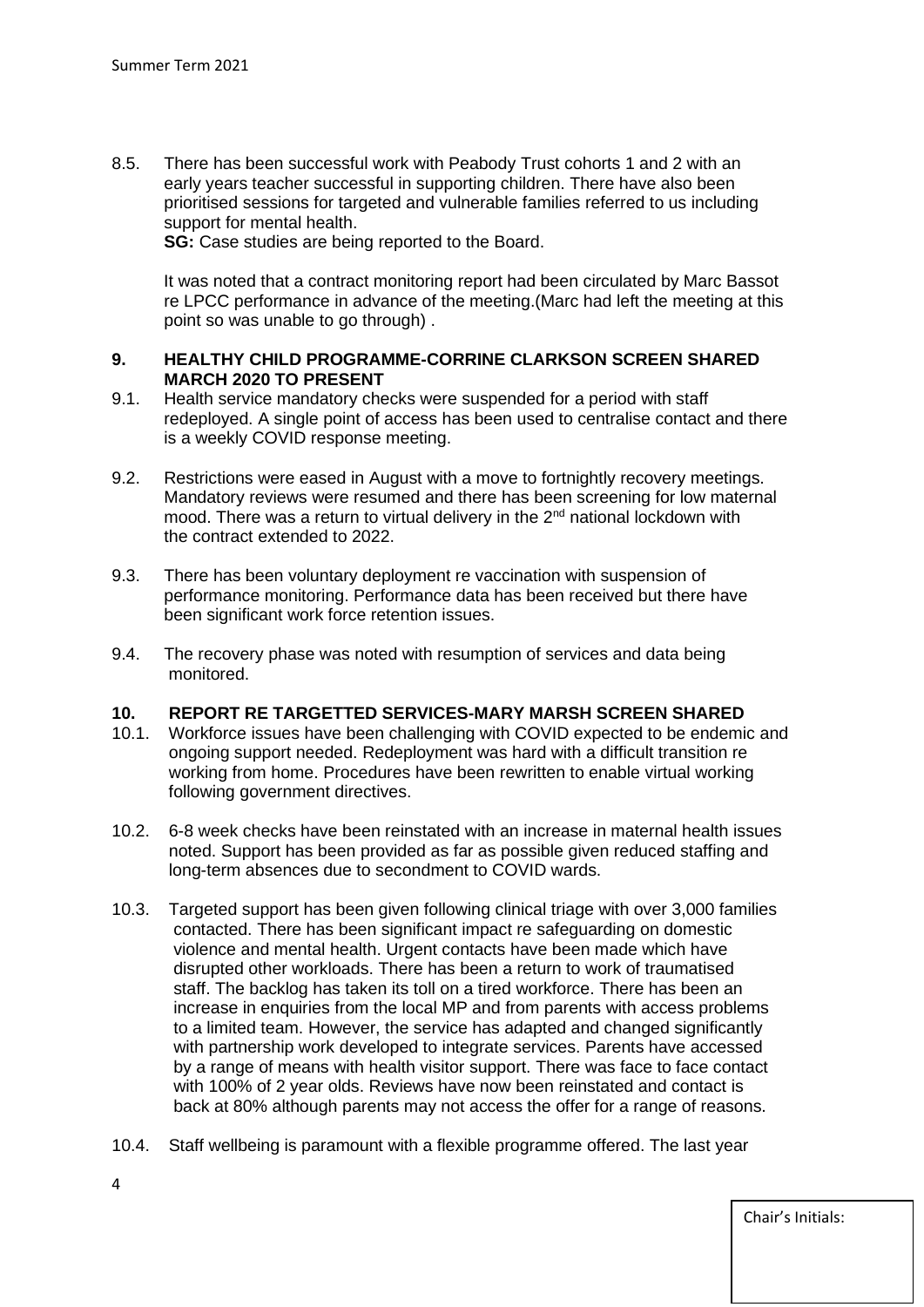has strengthened partnership relationships with thanks to commissioners in public health.

10.5. **SA:** Noted the challenges posed by the pandemic with the support provided commended.**MM:** Staff personal traumas are recognised including illness and bereavement. **CC** noted the significant impact on families and clinicians re redeployment into frontline services. The recent situation has been unprecedented and difficult for staff so service provision has been re-evaluated with regular performance management monitoring now suspended.

## **11. PUBLIC HEALTH CONSULTANT-NICOLA ELLIS**

- 11.1. There has been parental feedback re engagement to re-commission effective Services. This is being delivered by MEL following research interviews with families and focus groups.
- 11.2. Parents can register and leave comments online. There is work re data sources to understand the current needs of families. -There is a focus on guidance and policies. -The Healthy Child programme provides re-commissioning guidance which is being evaluated and integrated with a view to developing service specifications from June 2021. Conservations are being held with providers with thanks to all for service support so far.
- 11.3. **SA** noted personal childcare problems and updates provided by LB Islington and a detailed childcare sufficiency assessment online. She asked what comparable information is being provided by LBWF. **EMcL:** A childcare sufficiency assessment is being done and should be completed this term. No providers have been lost but there are some gaps re early education places. Some settings have reduced their numbers in order to enforce social distancing. The website will be updated in due course.

#### **12. UPDATE ON COMMUNICATION PLAN-CORINNE CLARKSON**

- 12.1. **ML:** The C and FC website is being updated continuously. The last Communications Group agreed to revamp the LBWF website with links sent to members to feedback re client needs. More photos and videos are needed to put online with the use of stock images being considered.
- 12.2. A communications plan is in draft form and a template has been sent. All of the communications group need to be involved with a focus each month on a particular theme. We are trying to secure feedback from parents re what works and what doesn't.
- 12.3. The Children's Commissioner has launched a consultation with children 4+. There are age specific categories with an easy read and adult survey. Children's voices would be welcome so help to communicate with stakeholders to obtain this would be welcome. The annual survey is being worked on, feedback has been incorporated.

 **EB: Q.** Is the insight team making a voucher offer? **A.** Yes, it relates to the MEL research initiative.

**EMcL:** Could we offer a draw to incentivise responses? **A.** Yes.

#### **13. TWO AND THREE YEAR OLD EARLY EDUCATION-EMcL**

5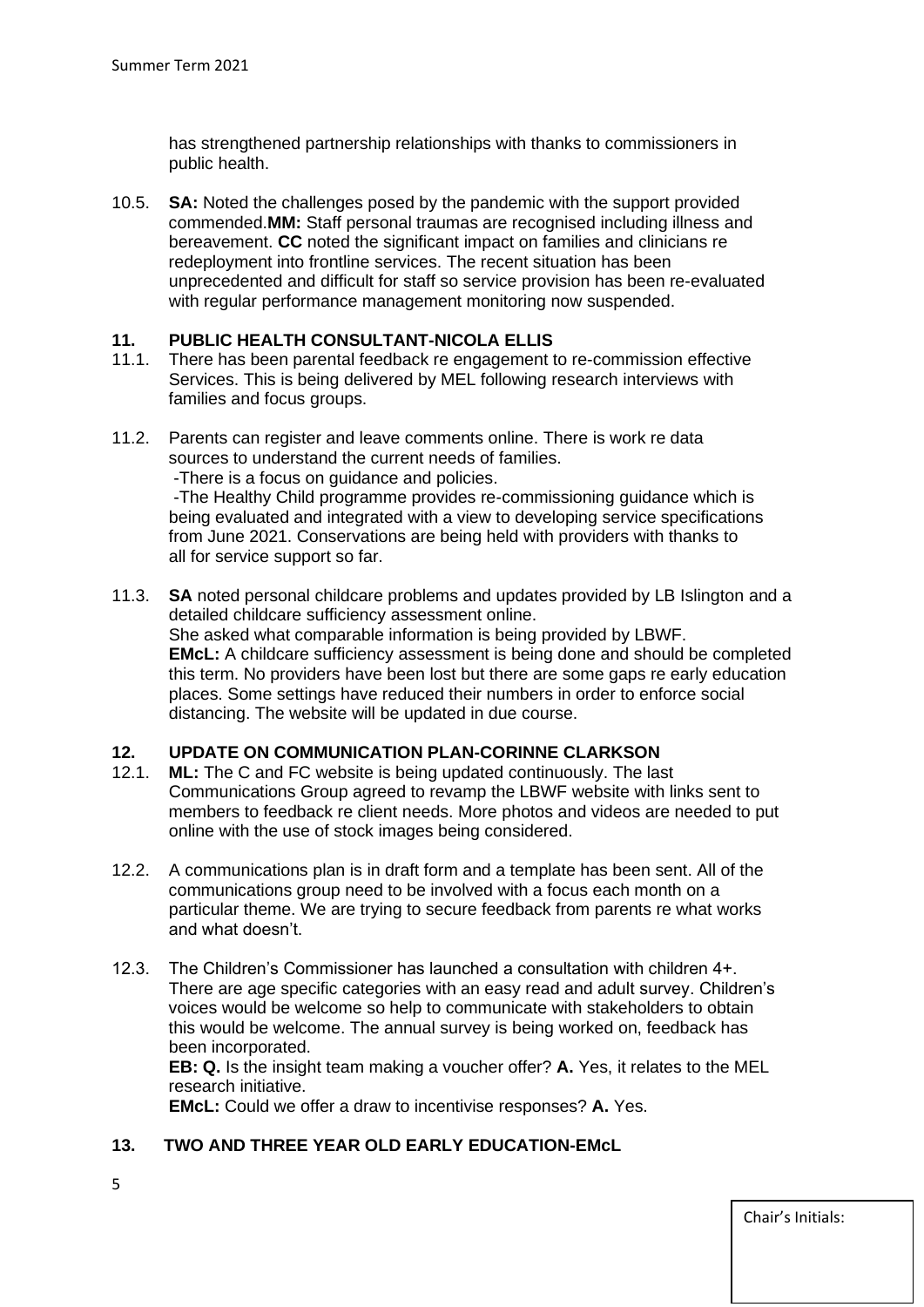- 13.1. EMcL screenshared information re provision for 2, 3 and 4 year old Free Early Educational Entitlement places. There was 90% take up of these in January 2021 with numbers now increasing to be comparable to last year. EMcL considered that work is needed to increase take up to be comparable to that of LBWF's nearest statistical neighbours.
- 13.2. Actions proposed to increase take up were noted including an e-newsletter to parents. These included targeted work with eligible families and families living in areas of higher deprivation, 'golden tickets' to eligible families on DWP lists, work with charities, online updates, parent champions' programme, development of new communications materials and local ward level data. An assessment will be carried out during the summer term to show current uptake of FEEE places.
- 13.3. **HC:** Referred to experience in LB Tower Hamlets re take up of am and pm Nursery places with am provision to be increased as a result as more popular with parents.

 **EMcL:** Acknowledged the issue made noting that there is work with providers to encourage flexible provision that meets the needs of families. She accepted that pm places are not popular.

 **NE: Q.** How frequently is DWP eligibility data updated and its impact on families? **EMcL:** Received termly. The number of eligible families in LBWF has reduced recently. The impact of COVID will be shared once known. Increased uptake in eligibility for healthy start vouchers was noted.

 **SA:** Noted that LB Islington has found an insufficiency of affordable childcare for two 2 year olds and of full time nursery places.

 **EMcL: I**n LBWF the predominant gaps are for babies and two year olds in particular. She noted that the CSA update is not yet in the public domain. **CF:** The information shared is raw data but what is needed is a breakdown of where places are to provide that information to parents who need it and to the commissioned providers so that they can be aware when working with parents. **EMcL:** The new IT system does ask providers for that information and we will share data where we have it.

# **14. DATE AND AGENDA ITEMS FOR THE NEXT MEETING**

14.1. Date and Time of Next Meeting Tuesday 6 July 2021-2-4pm via Teams **ACTION:** JK to notify attendees prior to meeting.

# 14.2. Draft Agenda Items to Include

- -Welcome/apologies for absence.
- -Declarations of interest.
- -Minutes and matters arising from the last meeting held on 20-04-2021
- -Partner Reports.
- -Update re Re-commissioning Plans and Engagement Needs Analysis.
- -Communication plan update.
- -Premises report
- -Performance analysis report
- -Date and Time of Next Meeting + draft agenda items.
- **15. ANY OTHER BUSINESS**

There was none.